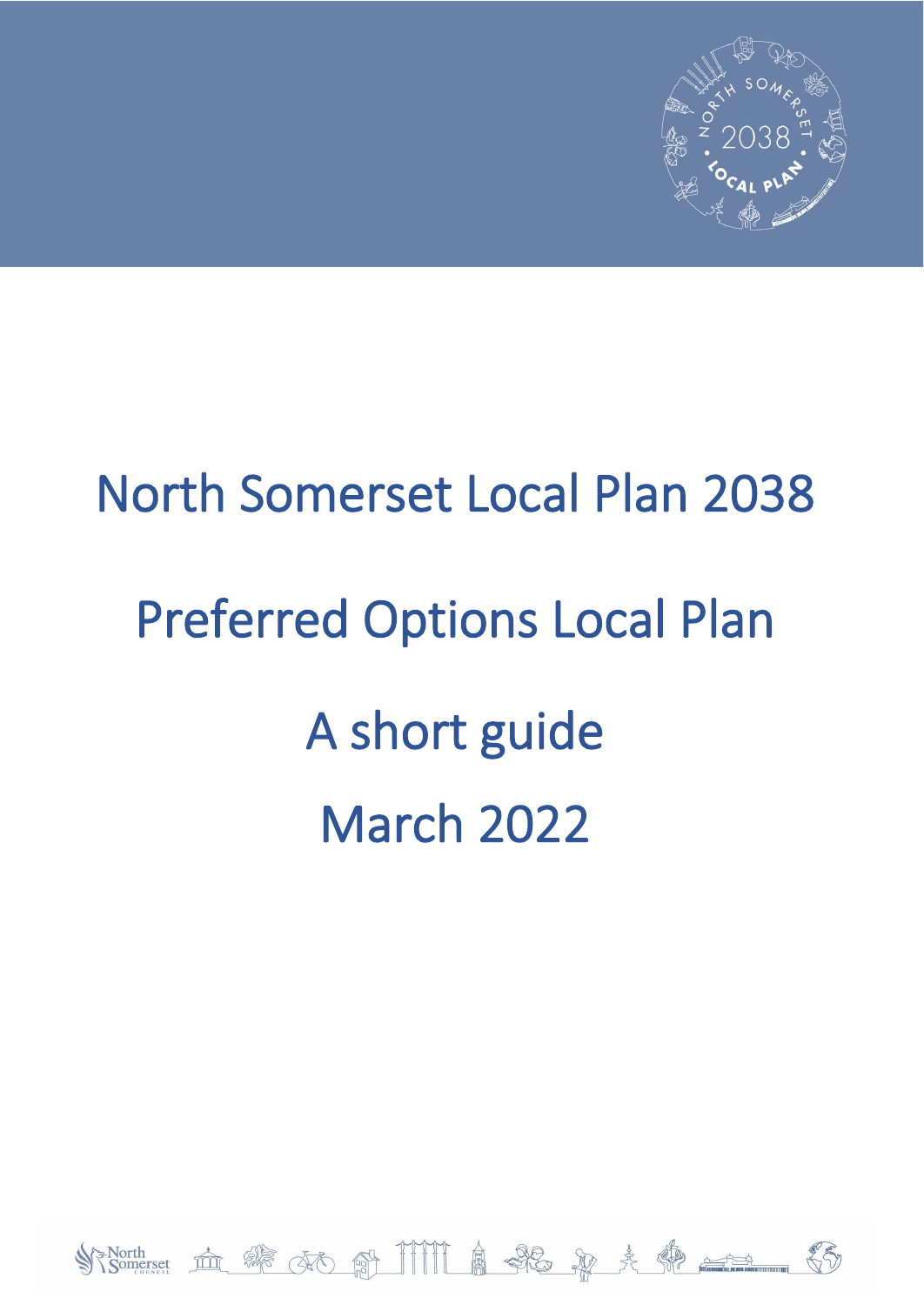# 1. Getting involved

This Local Plan is at an early stage of production and we would like to know what you think about the proposals and policies for managing development in North Somerset up until 2038.

The consultation runs from **Monday 14 March until 5pm on Friday 29 April**

#### **The Full Plan and supporting documents can be viewed**

- [online](https://www.n-somerset.gov.uk/my-services/planning-building-control/planning-policy/our-local-plan/local-plan-2038/draft-plan-2021) at www.n-somerset.gov.uk/newlocalplan and at
- local libraries.

Please use the **[online system](https://www.n-somerset.gov.uk/my-services/planning-building-control/planning-policy/our-local-plan/local-plan-2038/draft-plan-2021)** to make comments. You will need to register but it is straight forward - just follow the links.

The hyperlinks in this document will take you directly to specific sections in the consultation document. Please note that these highlight the main policies in that topic area, other policies may also apply. You will need to register to make comments on them.

## 2. What is a local plan?

Local Plans are important because they guide and shape decisions as to whether or not planning permission will be granted for many types of development. They set out what sort of development will be allowed and where. This ranges from extensions to buildings, and changes of use to new neighbourhoods and large-scale housing or employment allocations. Having a Local Plan helps to ensure that these decisions are rational and consistent and provides certainty for communities and investors.

Local Plans must be kept up to date and correctly reflect government guidance. Our current plans cover the period to 2026. It is now time to review and update them. The new Local Plan will look to 2038.

## 3. How is the Local Plan laid out?

The Local Plan is divided into three sections and has an accompanying map.

- The **Strategic Policies** set the overall strategy.
- The **Locational Policies** allocate areas for a specific use, set out where a specific policy will apply or designate an area for protection**.**
- The **Detailed Policies** set out detailed policies against which proposals are assessed.

The **Policies Map** shows the sites which are allocated for particular uses, and the protected areas, buildings and habitats, which are referred to in the policies. You can zoom in and out of the map and turn on and off the different policies and allocations by ticking the key on the side.

## 4. What are the big issues in North Somerset?

Through the Challenges and Choices consultation you helped us to set the priorities for how we should manage development in North Somerset. Tackling the climate and nature emergencies and maximising the sustainability of new development are the key priorities. To help meet our zero-carbon target by 2030 we need to plan in a way which:

THIT A SE & & C

2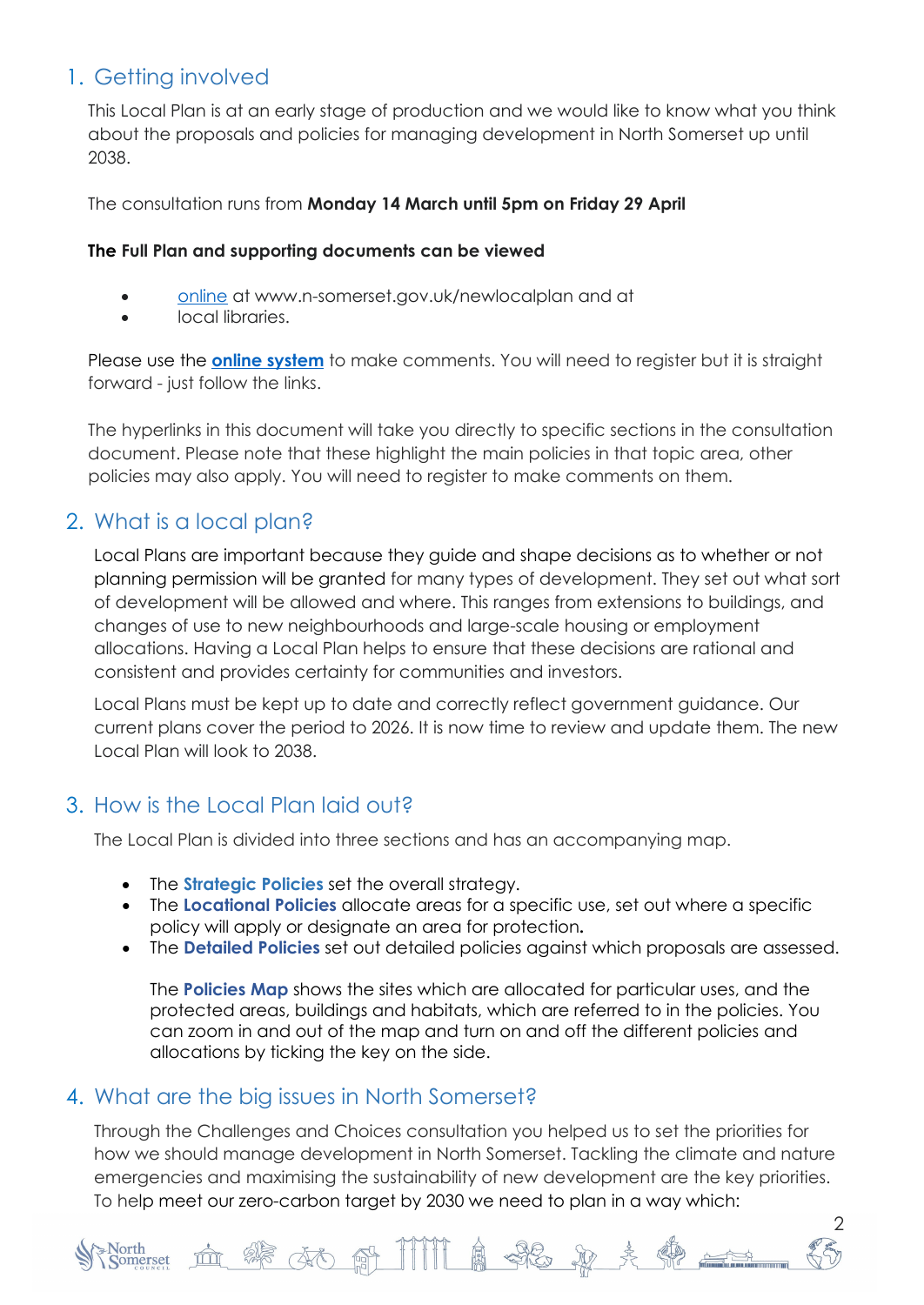- Provides new homes close to jobs, services and facilities.
- Uses as much brownfield land as possible to reduce the need for green field sites.
- Provides opportunities for moving around sustainably through walking, cycling and public transport.
- Supports green networks and outdoor space to enhance the natural environment and for our wellbeing.
- Ensures new buildings are sustainable both in materials used and energy use.
- Minimises building in areas which are at risk of flooding outside the towns.
- Avoids damage to valued landscape and wildlife habitats and act in a way which will enhance biodiversity.

The [strategic policies,](https://n-somerset-pp.inconsult.uk/PreferredOptionsMarch22/viewCompoundDoc?docid=12606964&sessionid=&voteid=&partId=12607380) [strategic priorities, and sustainable development objectives](https://n-somerset-pp.inconsult.uk/PreferredOptionsMarch22/viewCompoundDoc?docid=12606964&sessionid=&voteid=&partId=12607316) provide more detail.

#### 5. How do we decide how much development is needed in North Somerset?

A government calculation sets out how many homes we will need to plan for in North Somerset up to 2038. This number is currently **20,085 over the 15 year** plan period. As well as housing, the plan must also make provision for jobs and supporting infrastructure such as roads, community, health and leisure facilities. The evidence indicates that around 70 ha of employment land will be required.

Policies [SP8](https://n-somerset-pp.inconsult.uk/PreferredOptionsMarch22/viewCompoundDoc?docid=12606964&sessionid=&voteid=&partId=12607924) & [SP9](https://n-somerset-pp.inconsult.uk/PreferredOptionsMarch22/viewCompoundDoc?docid=12606964&sessionid=&voteid=&partId=12607988) provide information of housing and employment figures.

#### 6. How do we decide where new homes, businesses and other facilities should be located?

The local plan will be tested at examination in front of an independent inspector. At that point we will need to demonstrate that, taking account of the issues facing North Somerset, we have applied a rational and consistent approach to assessing which locations will be suitable.

The following chart sets out the steps we have taken to identify how we could meet the government's housing target and reflect North Somerset's priorities. Using this process and considering flooding and other environmental constraints we have identified potential sites for 18,046 homes. This amounts to 90% of the government's housing requirement and there remains a shortfall of 2,039 homes to find.

3

We'd like your suggestions of how we might address this shortfall as our final Local Plan needs to show that we can meet the government housing target of 20,085.

dio 的 TITTL 高 SPG & 美

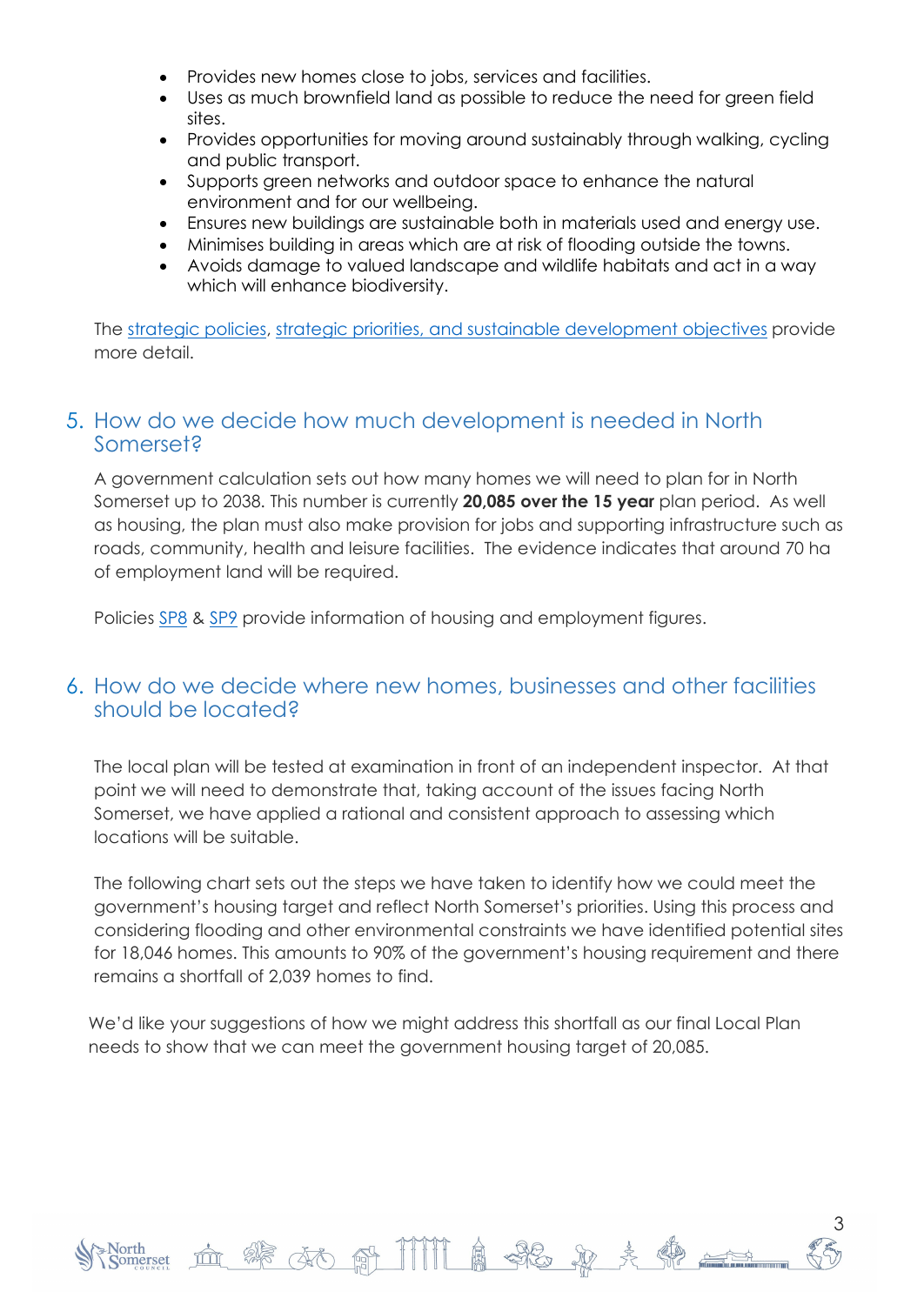| Step 1: Existing planning permissions for homes                                                                                                                                           | 7,417          |
|-------------------------------------------------------------------------------------------------------------------------------------------------------------------------------------------|----------------|
| <b>Step 2: Urban capacity</b>                                                                                                                                                             | 1,965          |
| Brownfield sites in towns as these are best related to services,<br>facilities, and jobs.                                                                                                 |                |
| <b>Step 3: Town expansion</b>                                                                                                                                                             | 4,052          |
| Sites on the edge of towns but not in the Green Belt. This<br>includes large new developments at Wolvershill (north of<br>Banwell east of Weston-super-Mare) as well as sites at Nailsea. |                |
| <b>Step 4: Other sustainable settlements</b>                                                                                                                                              | 760            |
| Large villages with the widest range of services in North<br>Somerset this includes Yatton and Backwell outside the Green<br>Belt.                                                        |                |
| <b>Step 5: Rural areas</b>                                                                                                                                                                | 564            |
| Smaller villages where homes can support local needs.                                                                                                                                     |                |
| <b>Step 6: Other opportunities</b>                                                                                                                                                        | $\overline{O}$ |
| An assessment of all other opportunities before considering<br>the Green Belt. This includes contacting neighbouring local<br>authorities to ask if they can help.                        |                |
| <b>Total outside the Green Belt</b>                                                                                                                                                       | 14,751         |
| <b>Step 7: Green Belt</b>                                                                                                                                                                 | 3,295          |
| Last resort and at the most sustainable locations. Yanley Lane<br>(Woodspring golf course), east of Backwell and site South of<br>Clevedon Road at Portishead have been identified.       |                |
| <b>Total sites identified</b>                                                                                                                                                             | 18,046         |
| <b>Target</b>                                                                                                                                                                             | 20,085         |
| <b>Shortfall</b>                                                                                                                                                                          | 2,039          |

See policies [SP3,](https://n-somerset-pp.inconsult.uk/PreferredOptionsMarch22/viewCompoundDoc?docid=12606964&sessionid=&voteid=&partId=12607572) [SP8,](https://n-somerset-pp.inconsult.uk/PreferredOptionsMarch22/viewCompoundDoc?docid=12606964&sessionid=&voteid=&partId=12607924) [SP7,](https://n-somerset-pp.inconsult.uk/PreferredOptionsMarch22/viewCompoundDoc?docid=12606964&sessionid=&voteid=&partId=12607860) [LP1,](https://n-somerset-pp.inconsult.uk/PreferredOptionsMarch22/viewCompoundDoc?docid=12606964&sessionid=&voteid=&partId=12608308) [LP2,](https://n-somerset-pp.inconsult.uk/PreferredOptionsMarch22/viewCompoundDoc?docid=12606964&sessionid=&voteid=&partId=12608372) [LP3](https://n-somerset-pp.inconsult.uk/PreferredOptionsMarch22/viewCompoundDoc?docid=12606964&sessionid=&voteid=&partId=12608436) and proposed housing sites in [Schedule 1](https://n-somerset-pp.inconsult.uk/PreferredOptionsMarch22/viewCompoundDoc?docid=12606964&sessionid=&voteid=&partId=12614516)

>North

血管和骨肌肿直接变失免血

4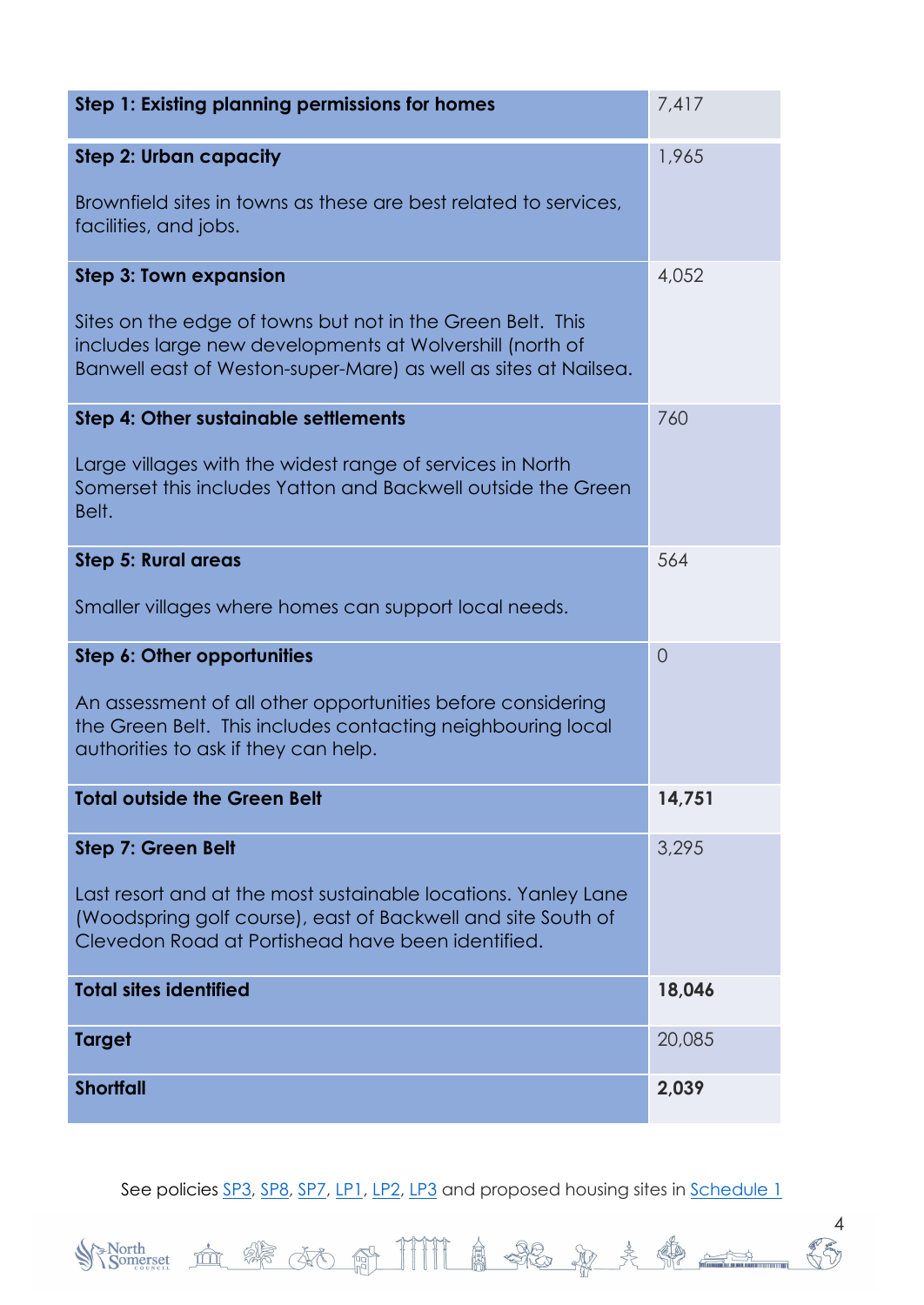The sites can also be viewed on the [Policies map.](https://www.n-somerset.gov.uk/my-services/planning-building-control/planning-policy/our-local-plan/local-plan-2038/draft-plan-2021/preferred-options-local-plan-policies-map-march-2022) Turn on the proposed residential sites by clicking the box in the key.

#### 7. How does the Local Plan respond to climate change and the nature emergency and North Somerset Council's pledge to be carbon neutral by 2030?

- The council has set a target of net zero by 2030.
- Policies seek to reduce greenhouse gas emissions.
- Our approach will be to encourage walking, cycling and use of public transport and thereby minimise car use.
- Policies seek sustainable construction high standards of insulation and net zero energy use.
- Encouragement of renewable energy domestic, community and commercial including solar PV and wind turbines.
- Support for biodiversity and protection of high-quality land.
- Development avoids flood risk areas and takes account of sea level rise.
- Use of sustainable drainage solutions.
- Minimise waste.
- Encourage reuse of buildings.

See Policies [SP1,](https://n-somerset-pp.inconsult.uk/PreferredOptionsMarch22/viewCompoundDoc?docid=12606964&sessionid=&voteid=&partId=12607444) [SP2,](https://n-somerset-pp.inconsult.uk/PreferredOptionsMarch22/viewCompoundDoc?docid=12606964&sessionid=&voteid=&partId=12607508) [DP5,](https://n-somerset-pp.inconsult.uk/PreferredOptionsMarch22/viewCompoundDoc?docid=12606964&sessionid=&voteid=&partId=12614996) [DP6,](https://n-somerset-pp.inconsult.uk/PreferredOptionsMarch22/viewCompoundDoc?docid=12606964&sessionid=&voteid=&partId=12615060) [DP7,](https://n-somerset-pp.inconsult.uk/PreferredOptionsMarch22/viewCompoundDoc?docid=12606964&sessionid=&voteid=&partId=12615092) [DP10,](https://n-somerset-pp.inconsult.uk/PreferredOptionsMarch22/viewCompoundDoc?docid=12606964&sessionid=&voteid=&partId=12609908)

#### 8. Will the Local Plan provide the type of housing that North Somerset residents need?

- The affordable housing target percentage is proposed to be increased to 40%.
- Homes will need to support an ageing population.
- Encourage supported housing for people with specialist needs.
- Delivery of supporting infrastructure such as schools, transport, community uses.
- Encourage self-build housing.

See Policies [SP8,](https://n-somerset-pp.inconsult.uk/PreferredOptionsMarch22/viewCompoundDoc?docid=12606964&sessionid=&voteid=&partId=12607924) [DP4,](https://n-somerset-pp.inconsult.uk/PreferredOptionsMarch22/viewCompoundDoc?docid=12606964&sessionid=&voteid=&partId=12609716) [DP42,](https://n-somerset-pp.inconsult.uk/PreferredOptionsMarch22/viewCompoundDoc?docid=12606964&sessionid=&voteid=&partId=12612180) [DP43,](https://n-somerset-pp.inconsult.uk/PreferredOptionsMarch22/viewCompoundDoc?docid=12606964&sessionid=&voteid=&partId=12612244) [DP44,](https://n-somerset-pp.inconsult.uk/PreferredOptionsMarch22/viewCompoundDoc?docid=12606964&sessionid=&voteid=&partId=12618836) [DP45,](https://n-somerset-pp.inconsult.uk/PreferredOptionsMarch22/viewCompoundDoc?docid=12606964&sessionid=&voteid=&partId=12612532) [DP46,](https://n-somerset-pp.inconsult.uk/PreferredOptionsMarch22/viewCompoundDoc?docid=12606964&sessionid=&voteid=&partId=12612596) [DP47,](https://n-somerset-pp.inconsult.uk/PreferredOptionsMarch22/viewCompoundDoc?docid=12606964&sessionid=&voteid=&partId=12618900) [DP48](https://n-somerset-pp.inconsult.uk/PreferredOptionsMarch22/viewCompoundDoc?docid=12606964&sessionid=&voteid=&partId=12618964)

## 9. What will the Local Plan do to provide jobs

- The local plan seeks to encourage economic development and job creation by providing opportunities for businesses at sustainable locations.
- 70ha of employment land is identified to provide a range and choice of opportunities for businesses. This includes 30ha of new allocations which is focussed at the strategic growth areas at Wolvershill (north of Banwell), Yanley Lane (Woodspring golf course) and at Nailsea and Backwell.

血绿不同用用多。

5

- Support for major employers and rural businesses.
- Support for town centre regeneration, particularly encouraging new uses.
- Encourage development of visitor attractions and accommodation.

#### See Policies [SP9,](https://n-somerset-pp.inconsult.uk/PreferredOptionsMarch22/viewCompoundDoc?docid=12606964&sessionid=&voteid=&partId=12607988) [DP20 -DP28,](https://n-somerset-pp.inconsult.uk/PreferredOptionsMarch22/viewCompoundDoc?docid=12606964&sessionid=&voteid=&partId=12610548) [DP55,](https://n-somerset-pp.inconsult.uk/PreferredOptionsMarch22/viewCompoundDoc?docid=12606964&sessionid=&voteid=&partId=12613812) [DP59,](https://n-somerset-pp.inconsult.uk/PreferredOptionsMarch22/viewCompoundDoc?docid=12606964&sessionid=&voteid=&partId=12614068) [DP61- DP63](https://n-somerset-pp.inconsult.uk/PreferredOptionsMarch22/viewCompoundDoc?docid=12606964&sessionid=&voteid=&partId=12614196)

Proposed employment sites can be viewed on the [Proposals Map.](https://www.n-somerset.gov.uk/my-services/planning-building-control/planning-policy/our-local-plan/local-plan-2038/draft-plan-2021/preferred-options-local-plan-policies-map-march-2022) Turn on the proposed employment sites by clicking the box in the key.